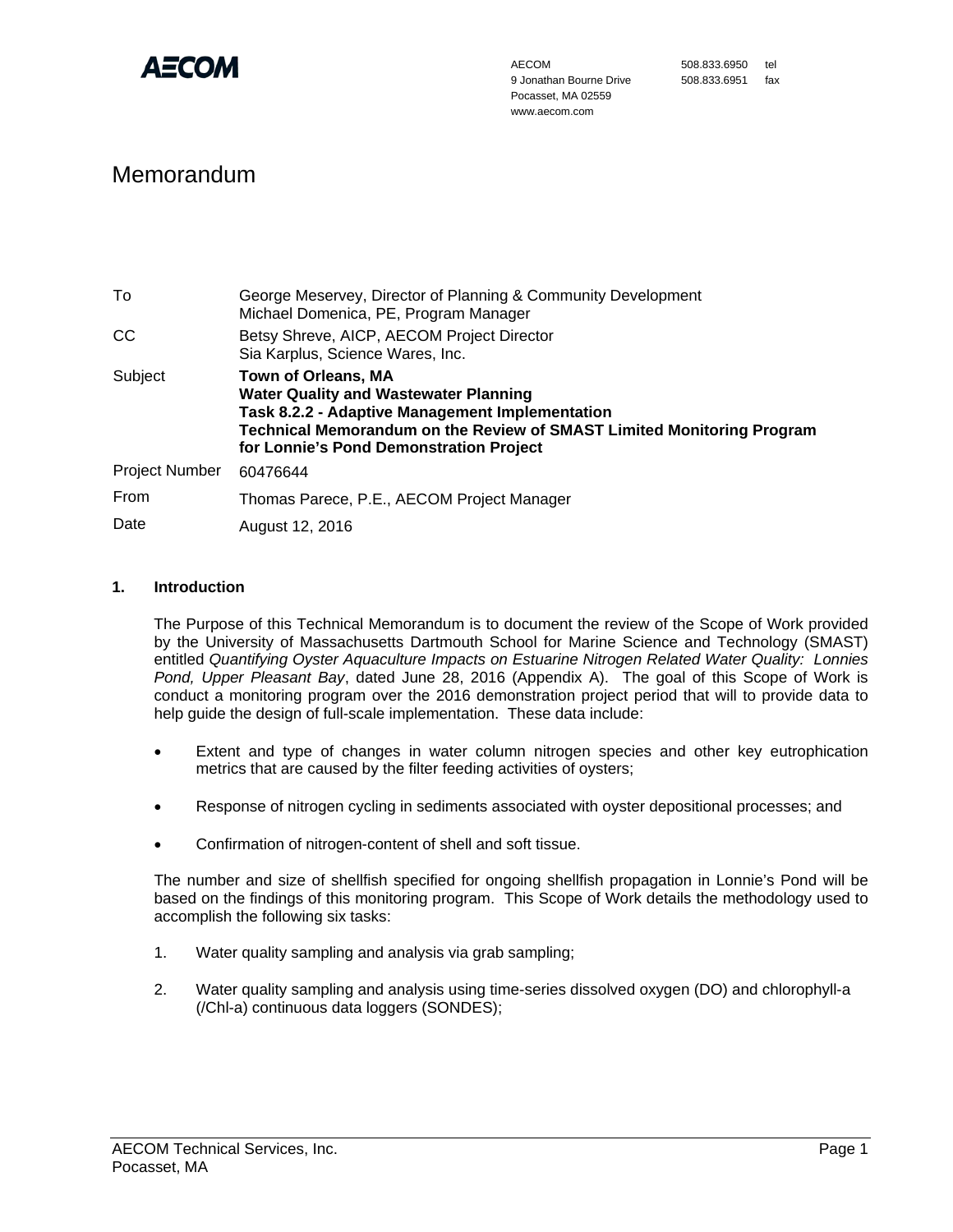- 3. Analysis of bio-deposition rates and mapping of impact areas;
- 4. Analysis of denitrification and oyster bio-deposits using Sediment Core Incubations; and
- 5. Water quality and tidal volume sampling and analysis of two surface water inflows (herring run and stormdrain).

A final report that contains data tables and analysis, as well as data sets in Excel format will be provided by SMAST. Tables and graphs will be presented comparing pre- and post-oyster aquaculture water quality results. Emphasis will be on changes in water column total nitrogen, pigment concentrations and water clarity and shifts between various nitrogen species within the total nitrogen budget.

In addition, a Sampling Analysis Plan (SAP) will be submitted that modifies the Quality Assurance Program Plan (QAPP) for the Massachusetts Estuaries Project for water quality, benthic and tidal volume monitoring. A map and GPS coordinates will be included in the SAP for all sampling locations. Methods for assessing bio-deposition rates and denitrification impacts will also be part of the SAP.

Confirmation of the nitrogen content in the shell and soft tissue of the oysters will be accomplished by sending 25 oysters to the Boston University Stable Isotope Laboratory (BUSIL) for analysis. The first sample set of oysters was sent on the day the demonstration was installed in Lonnie's Pond (June 29, 2016) to establish the starting nitrogen content of the shellfish. At the end of the growing season, the second sample set will be sent to BUSIL to determine the final nitrogen content. The endpoint of the growing season will be determined in one of two ways:

- Water temperature of 6 °C for seven consecutive days; or
- Oysters are moved out of Lonnie's Pond.

The starting nitrogen content will be subtracted from the final nitrogen content to establish the nitrogen content of the shellfish that can be attributed to the growing season in Lonnie's Pond.

## **2. Findings/Results**

A review of the Scope of Work provided by SMAST included both internal review by the AECOM technical team as well as review by MassDEP. Internal review found that all of the items enumerated in the monitoring program outlined in the AECOM Technical Memo entitled *Final Technical Memorandum on Shellfish Cultivation - Preliminary Engineering Design and Work Plan for Preferred Site(s)* dated May 4, 2016 were adequately addressed. These items are summarized from the tasks described in the SMAST Scope of Work as follows:

### **Task 1 - Water quality sampling and analysis via grab sampling**

The purpose of this task it to quantify the nitrogen removal within the water column that can be attributed to the oyster demonstration in Lonnie's Pond. The sampling and chemical analyses will include the full suite of nutrient-related water quality parameters established as part of the Massachusetts Estuaries Project (MEP), and currently monitored as part of ongoing SMAST water quality sampling in Orleans. Eight sampling locations will be established, including previously-established monitoring stations. Samples will be taken every two weeks throughout the demonstration period (June, 2016 – November, 2016).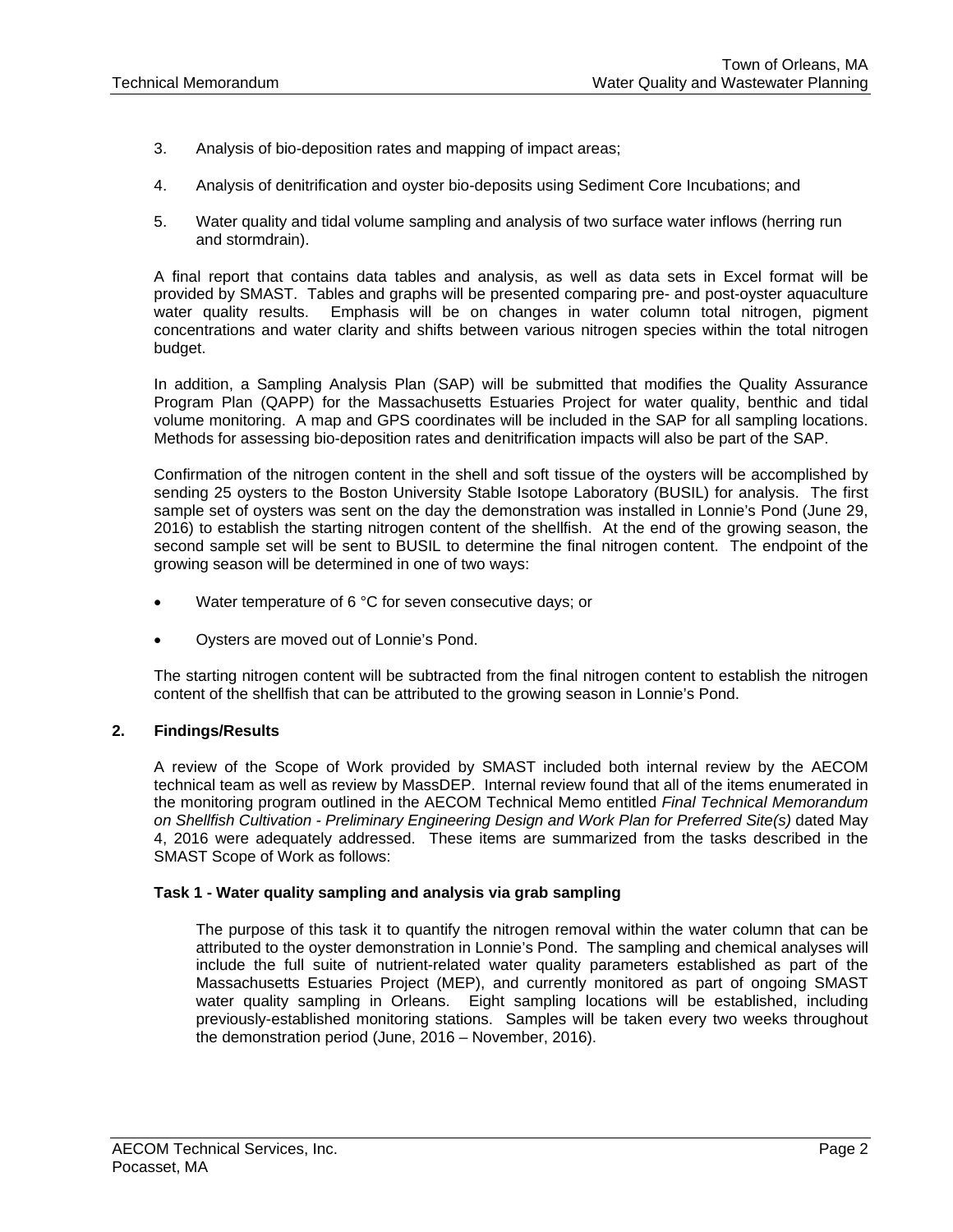Samples will be analyzed for: temperature, salinity, total nitrogen (nitrate + nitrite, ammonia, dissolved organic nitrogen (DON), particulate organic nitrogen (PON), particulate organic carbon (POC), total suspended solids (TSS), chlorophyll-a (Chl-a), pheophytin-a, orthophosphate, dissolved oxygen (DO), transparency (secchi depth), and alkalinity. Key parameters that will be evaluated include changes in the grab sample concentrations of Chl-a, PON, POC, ammonium, TSS, and DO as water moves through the oyster deployment area.

## **Task 2 - Water quality sampling and analysis using time-series data loggers for DO, light attenuation and Chl-a (SONDES)**

Four YSI-6600 moorings will be deployed at three locations with accompanying light sensors. Two SONDES will be deployed within the footprint of the oyster deployment area, one will be located at the surface and the other at 30 cm from bottom sediment. The third SONDE will be located in the mixed layer at the margin of the growing area and the fourth SONDE will be located at a control site opposite the growing area. DO, light attenuation (as an indicator of turbidity), Chl-a (via fluorescence), salinity, and water temperature will be recorded at 15-minute intervals. The SONDES will be maintained from July 1, 2016 through September 30, 2016 when the oysters are most actively filtering pond water and the water quality is lowest.

Analysis of this data will address any temporal changes in measured parameters, as well as the frequency and duration of measured values above and below key benchmark levels reported in the MEP Report for Pleasant Bay. When presented in conjunction with grab sampling data of nutrients, it is expected that it will be possible to discern water quality parameters that have been changed as a result of oyster cultivation. Based on previous work, SMAST hypothesizes that increases in water clarity and a lowering of Chl-a and POC/PON will occur.

### **Task 3 - Analysis of bio-deposition rates and mapping of impact areas**

Particulate capture and deposition from oysters within oyster aquaculture areas will be accomplished using particle traps attached to the oyster bags over a range of oyster sizes. For each bio-deposition measurement event, the traps will be deployed for approximately 24 hours, with a minimum of three events within the project timeframe. Surface water samples will be collected during the particle trap deployment for comparative purposes. Data collected from particle traps will be used to track PON deposited by oysters and determine individual oyster biodeposits and 24-hour bio-deposition rates. This will enable quantification of total PON removed to sediments from the water column via oyster bio-deposition and water column clearance rates of phytoplankton facilitated by large scale oyster culture. The overall area of sediment surface affected by oyster culture will be determined by tracking fecal pellet settling and dispersion using acoustic methods for measuring horizontal and vertical velocities. Two Acoustic Doppler Current Profilers (ACDPs) will be deployed in the demonstration site to determine average horizontal and vertical velocities of sinking particles on ebb tide and tidal spreading of bio-deposits. Based upon these velocities and the average depth of the system, the approximate boundaries for fecal pellet deposition to the sediment will be calculated and the concomitant areal extent of impact beyond the culture area will be delineated.

Contour maps of tidally averaged fecal pellet deposition will be presented with overlays of oyster aquaculture boundaries. These maps will include deployment period references to water column particulate concentrations, TSS and Chl-a to further link in situ water column clearance rates and particle concentration dependent bio-deposition rates.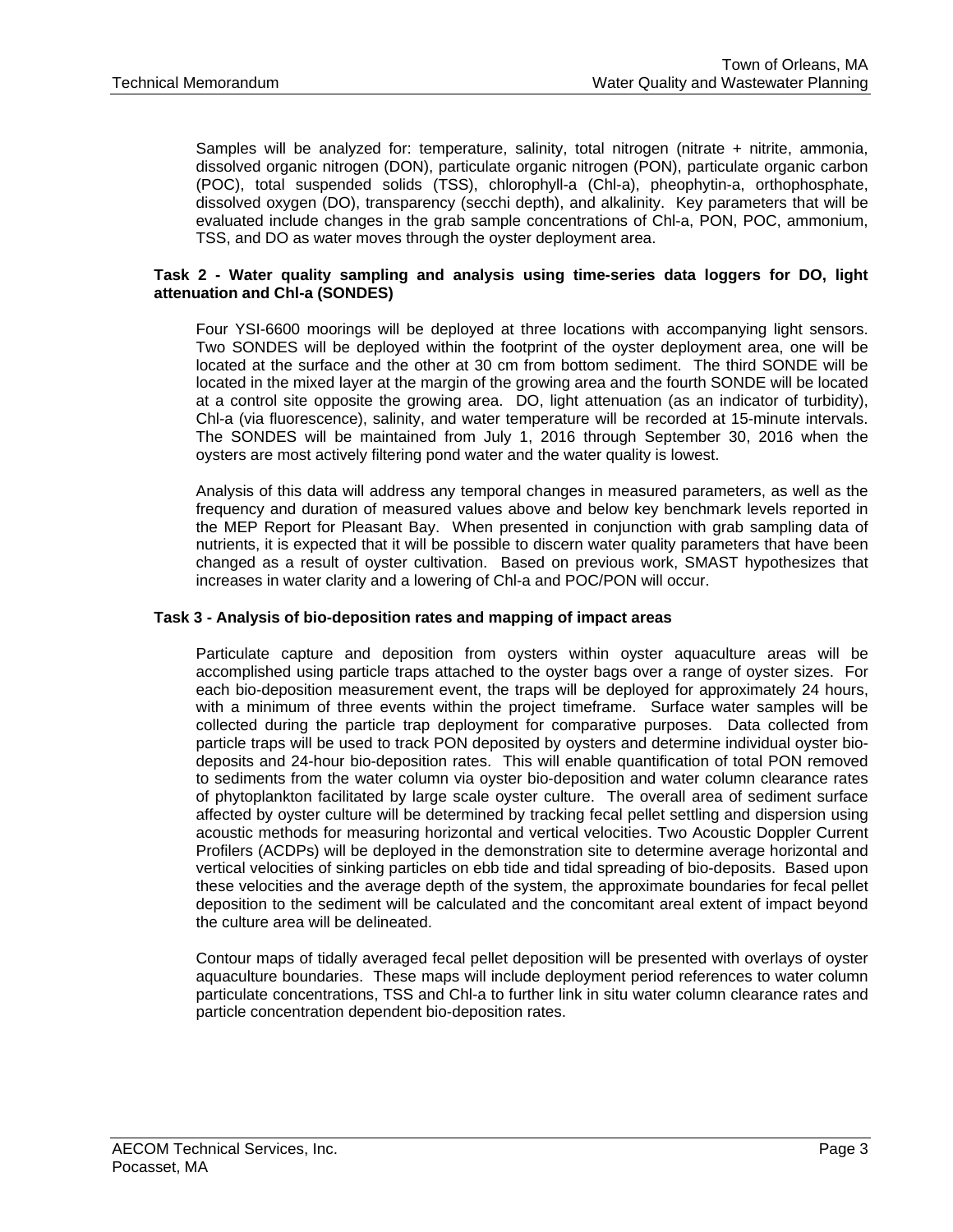### **Task 4 - Analysis of denitrification and oyster bio-deposits using sediment core incubations**

Changes in the sediment rates of regeneration and nitrogen removal via denitrification are important aspects of the impact of oysters on water quality. While harvest provides a partial measure of nitrogen removal by oysters, it appears that this is only a fraction (10 to 50 percent) of the total nitrogen removal mediated by oyster deployment. Accurate determination of denitrification and nitrogen regeneration response is critical to accurate sizing of projects that use oysters to meet target nitrogen reduction loads.

To establish a planning value for denitrification for Lonnie's Pond, intact sediment cores will be collected and incubated under in situ conditions during a period in the summer where water temperature is high. Cores will be analyzed for sediment carbon and nitrogen re--mineralization rates, denitrification and sediment nitrogen regeneration rates. These data will help to determine how oysters effect overall water column nitrogen levels in Lonnie's Pond during the critical summer management period, and will inform the design of future projects.

### **Task 5 - Water quality and tidal volume sampling and analysis of two surface water inflows (herring run and stormdrain)**

There are two identified surface water discharges on the south side of Lonnie's Pond, a herring run and a stormdrain. These will be instrumented with ADCPs to determine when flow is occurring. Periodic nutrient samples will be collected, with point measurement of flow. The purpose of this sampling is to determine those periods where high flow rates may be interacting with the oyster effect within Lonnie's Pond. If the data indicates that these flows are confounding the in-pond measurements, then additional work will be conducted in subsequent project years.

### **3. MassDEP Coordination Meeting**

A meeting with Massachusetts Department of Environmental Protection (MassDEP) was held on August 4, 2016. Sia Karplus from Science Wares, Brian Howes from SMAST, Brian Dudley from MassDEP, and Thomas Parece from AECOM attended. The following comments were provided by MassDEP prior to this meeting.

- There is no mention of a Quality Assurance Project Plan (QAPP) in the sampling and analytical protocols;
- Sampling locations are not shown in the scope;
- With respect to the sedimentation studies, there should be greater detail on the hypothesized mechanisms of changes in the sediment rates of regeneration and nitrogen removal via denitrification. There should also be a discussion on how the experimental protocol will demonstrate and support evidence of these changes; and
- Actual data should be provided as a deliverable rather than limiting data analysis to graphical representations or maps.

During this meeting, responses to these comments were provided to the satisfaction of MassDEP. These responses are as follows.

- A Sampling and Analysis Plan (SAP) will be provided as an update to the QAPP currently in place for Massachusetts Estuaries Project water quality and benthic sampling;
- The sampling locations will be shown on a map with GPS coordinates and included in the SAP;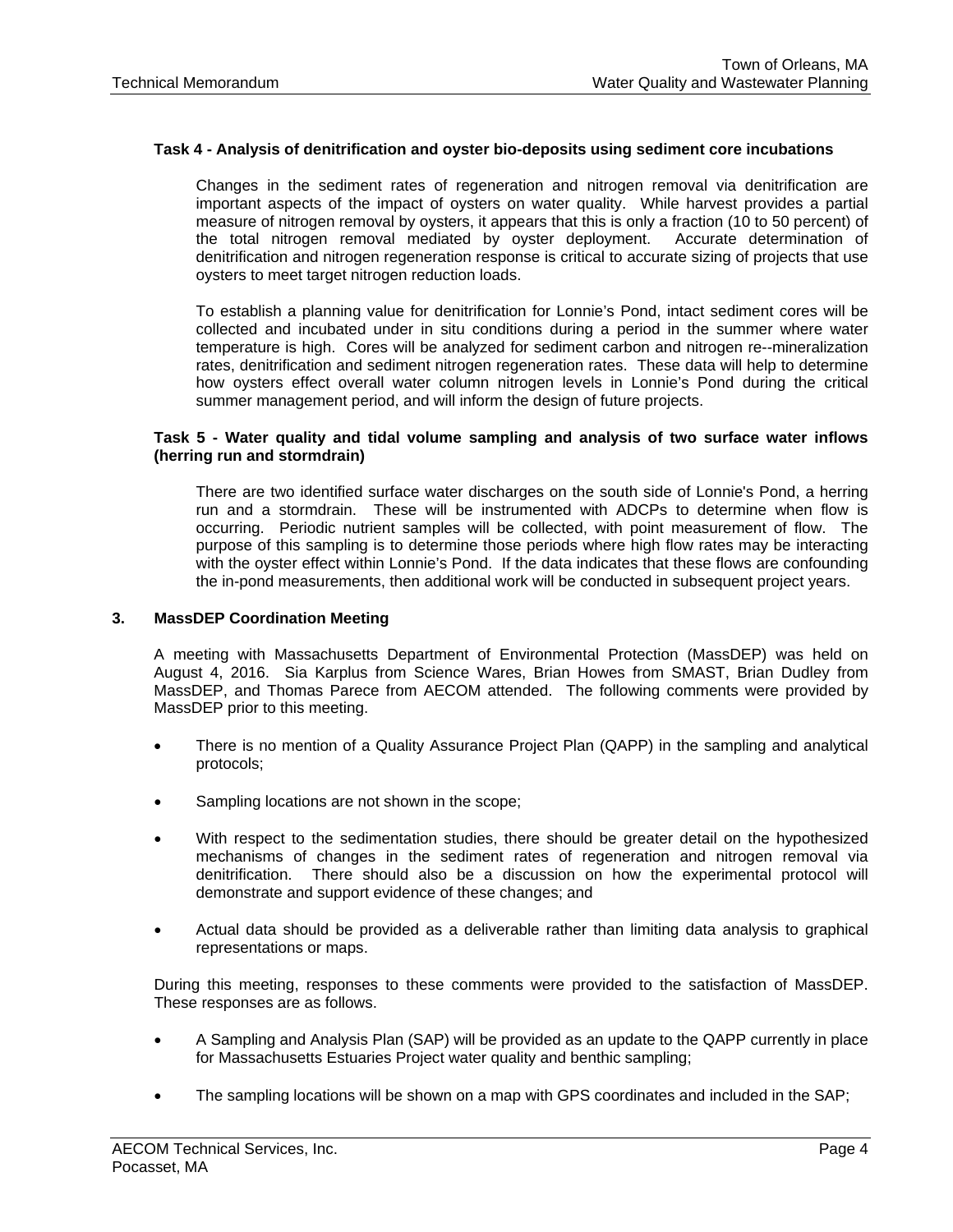- The mechanism by which enhanced sediment denitrification is hypothesized to occur is the greater efficiency of Particulate Organic Nitrogen (PON) through oyster deposition as compared to gravity settling of PON; and
- The Town of Orleans will receive data tables of results in Excel format.

## **4. Action Items**

The single remaining action item relative to review of the SMAST proposal for the limited monitoring program for the Lonnie's Pond demonstration project is to review the SAP once it is provided by SMAST to ensure that it includes all of the agreed-upon elements.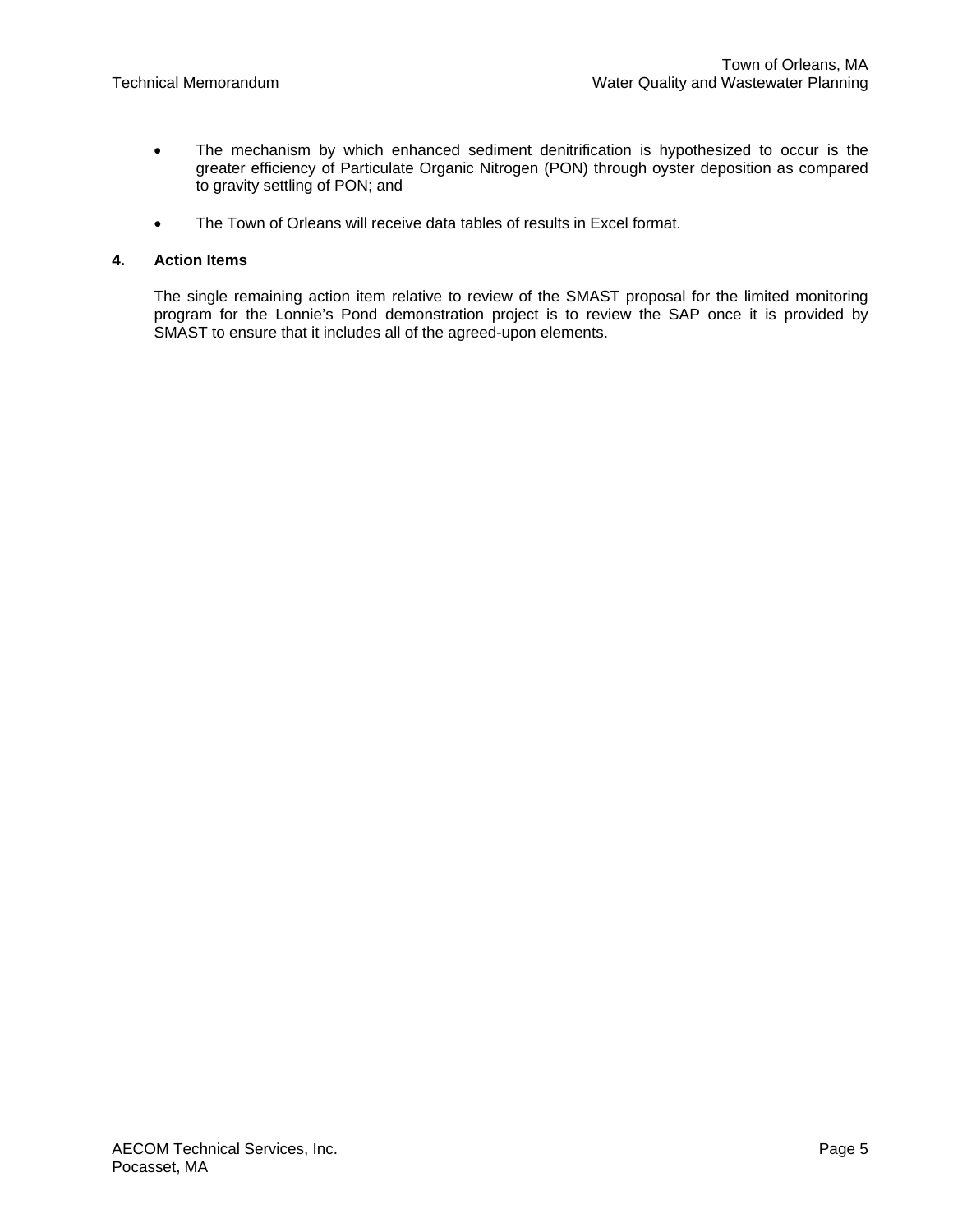**Appendix A** 

**Scope of Work - University of Massachusetts Dartmouth School for Marine Science and Technology (SMAST) entitled Quantifying Oyster Aquaculture Impacts on Estuarine Nitrogen Related Water Quality: Lonnies Pond, Upper Pleasant Bay, June 28, 2016**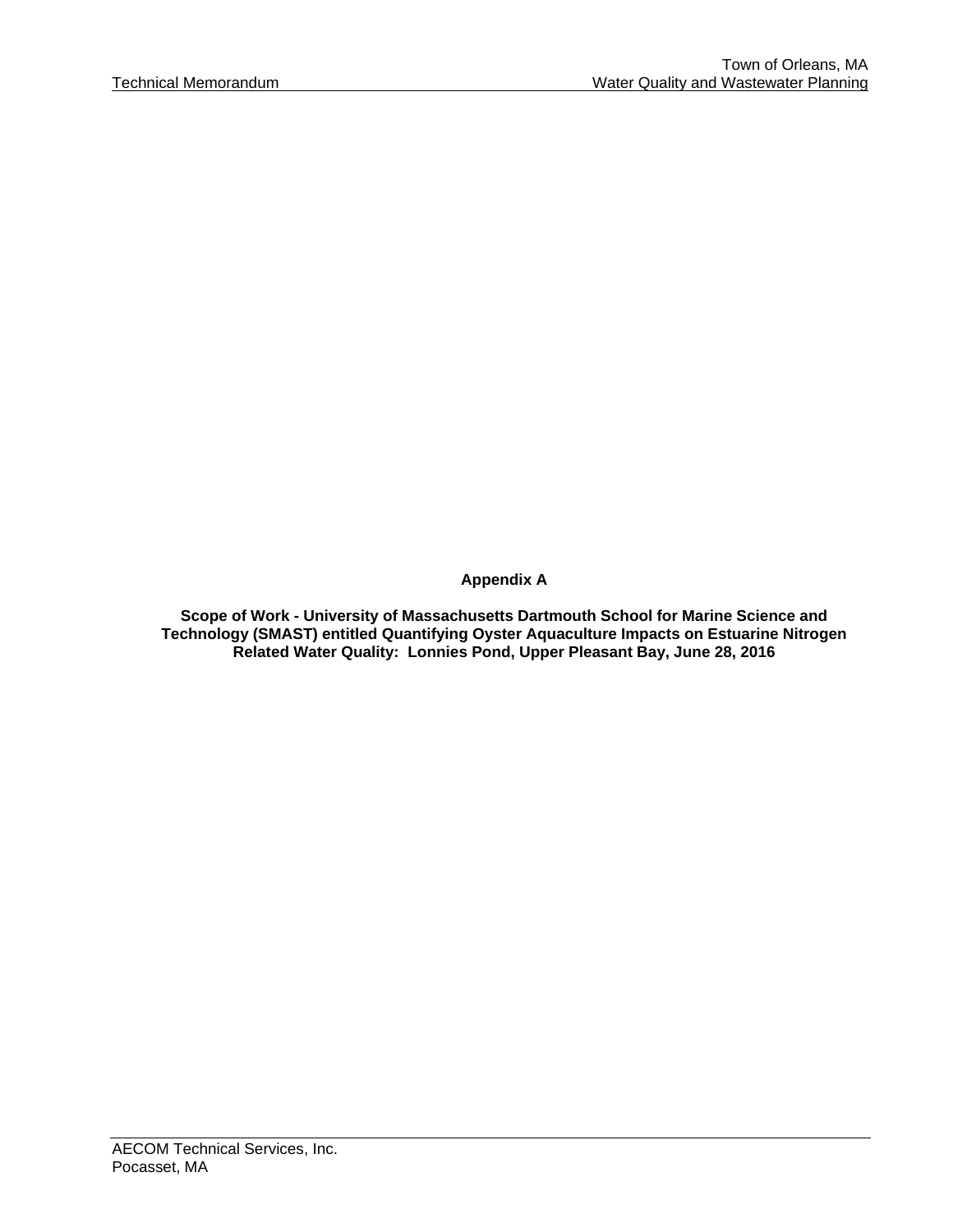



# **Scope of Work**

## **QUANTIFYING OYSTER AQUACULTURE IMPACTS ON ESTUARINE NITROGEN RELATED WATER QUALITY: LONNIES POND, UPPER PLEASANT BAY**

*Submitted to:* 

**TOWN OF ORLEANS, MA.** 

*By:*

**Brian Howes Ph.D. Roland Samimy Ph.D. David Schlezinger, Ph.D.** 

**Coastal Systems Program (CSP) School of Marine Science and Technology (SMAST) University of Massachusetts-Dartmouth 706 South Rodney French Blvd. New Bedford, MA 02744** 

> **June 20, 2016 (rev) June 28, 2016**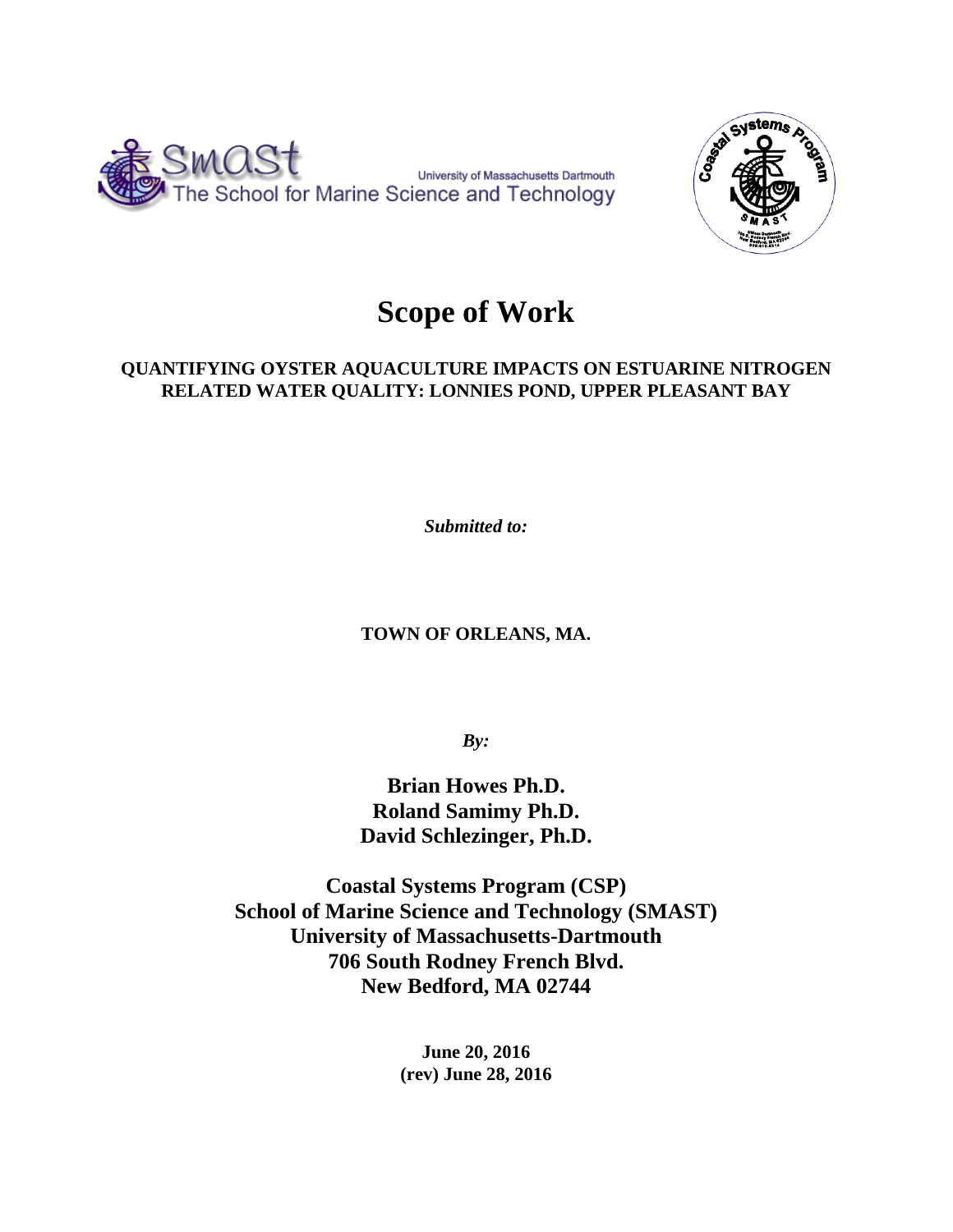**Problem Overview:** Based on the findings of the Massachusetts Estuaries Project (MEP 2002 to present and conducted by SMAST-CSP), it is clear that estuarine water and habitat quality in southeastern Massachusetts estuaries is impaired by nitrogen enrichment. As a result, towns across southeastern Massachusetts are now seeking new approaches for lowering estuarine nitrogen levels as these systems are integral to their communities and they want to achieve the MEP set nitrogen thresholds for restoration of their estuarine resources. While traditional sewage treatment is part of the solution for most communities, so too are non-traditional approaches to nitrogen management that have multiple benefits to the community. However, the nitrogen removal efficiency of these non-traditional approaches still needs to be quantified so that they may be considered in nitrogen remediation plans.

An approach gaining momentum in many communities is the use of shellfish, particularly oysters to increase water clarity and remove nitrogen, while also supporting recreational fishing and the local economy. CSP has been at the fore front investigating oyster deployments/reefs as an inestuary means to improve nitrogen related water quality. CSP scientists have begun quantifying the mass removal of water column nitrogen and quantifying the enhancement of associated enhancement of sediment denitrification (NO<sub>3</sub>  $\rightarrow$  N<sub>2</sub>) to gauge the nitrogen removal efficiencies of oysters. Oysters are being considered due to their high filtration rates, rapid growth, and ability to thrive in nutrient rich, warm, shallow waters over a range of estuarine salinities, as well as providing local economic benefits.

In this context, many Massachusetts communities have begun oyster propagation. However, almost none have quantified the integrated nitrogen removal through filtration, deposition and sediment denitrification and harvest. Similarly, water quality improvements associated with oyster deployments have not generally been accurately assessed. As a result, it is difficult to compare the cost/benefit of using shellfish compared to other nitrogen management approaches (Traditional WW treatment, PRBs, floating wetlands, enhanced natural attenuation) the accurately assessed to allow incorporation of shellfish culture into management or regulatory processes. The proposed scope of work focuses on quantifying the nitrogen processing and removal by the oyster/sediment complex within Lonnies Pond, a terminal salt pond tributary to Upper Pleasant Bay, Orleans, MA. The pond has been selected due to its high level of nitrogen enrichment, its physical structure, its suitability for oyster culture and appropriateness for measuring nitrogen removal rates. The results are aimed at providing quantitative information to the Town of Orleans as it seeks to implement new nitrogen removal approaches and considers the use of shellfish for remediation of nitrogen related impairment of its coastal resources.

**Project Purpose<sup>1</sup>:** In order to design and install a full-scale system for ongoing propagation that is based on an appropriate number and size of shellfish, additional information on necessary design parameters is needed. For oyster propagation, the AECOM engineers are seeking three factors from the Lonnies Pond Oyster Demonstration Project:

- Extent and type of changes in water column nitrogen species and key eutrophication metrics. due to the filter feeding activities of oysters;
- Response of nitrogen cycling in sediments associated with oyster depositional processes;
- Confirmation of nitrogen-content of shell and soft tissue.

 $\overline{\phantom{a}}$ <sup>1</sup> From AECOM Project Description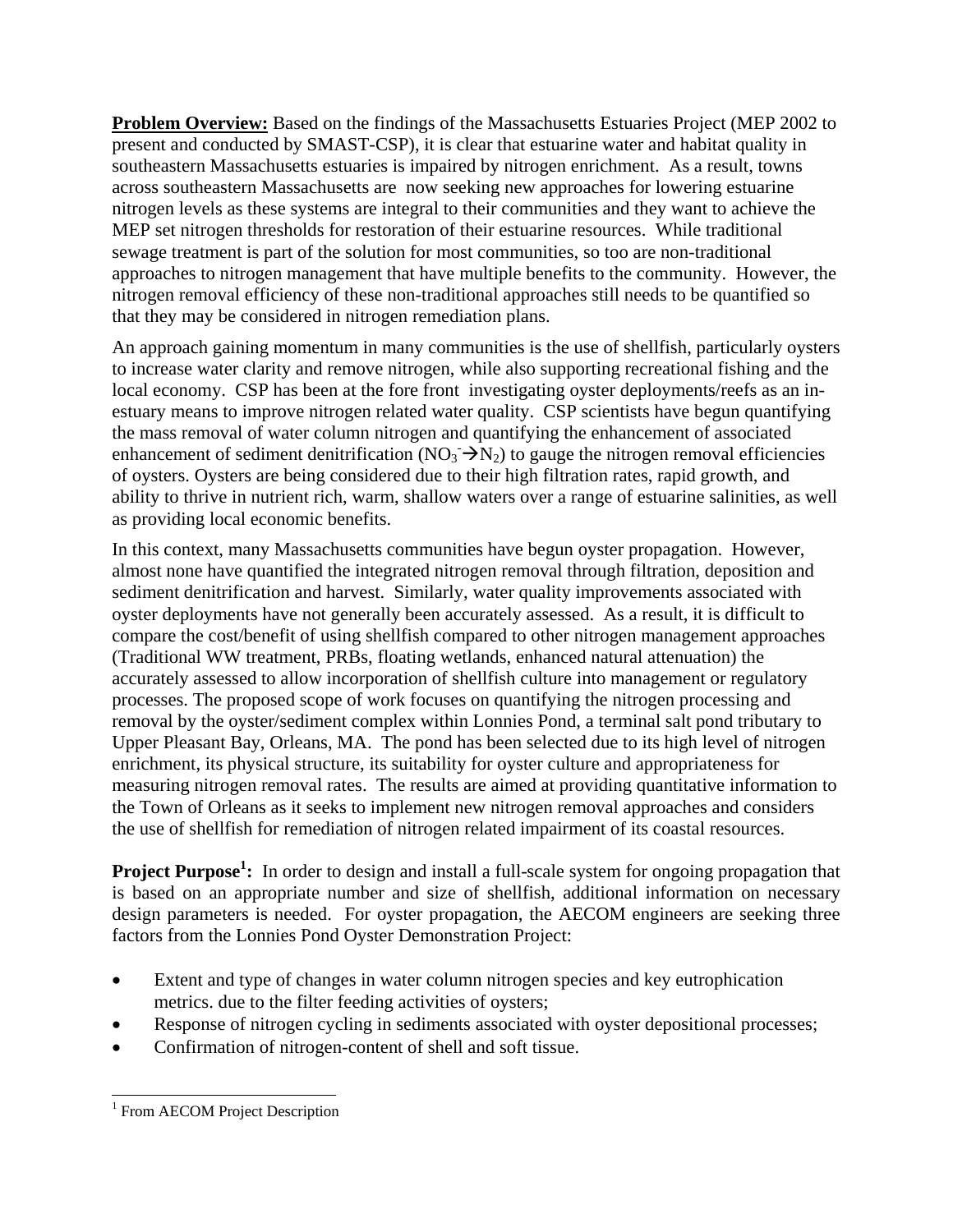**Oyster Demonstration Deployments, Years 1-3.** To provide the operable information needed for full-scale engineering design, the demonstration project designed for Lonnie's Pond is phased as follows:

- Year 1 (Summer, 2016): Cultivate approximately 200,000 single oysters in floating bags, starting at 2 inches (150,000) and 1 inch (50,000) starting in late June 2016;
- Year 2 (Fall, 2016 Summer, 2017): Design and install a system for cultivating a sufficient quantity of oysters to achieve nitrogen related water quality goals and USEPA TMDL, based upon the monitoring results from Year 1. This goal may be expressed as bioavailable nitrogen or total nitrogen. The design will be refined, as necessary, for a permanent, ongoing installation in Year 3.
- Year 3: (Fall 2017 Summer 2018): Continue refined program from Year 2.

The precise location of the oyster deployment in year 1 will be near the southern shoreline, see map below of both the southern as well as a northern locations. The plots are 1 acre, but only approximately one-third of the area will be used in Year 1, given the number of oysters to be deployed. A short-term ADCP deployment to assess circulation found no strong flows within the Pond, such that one site might be more appropriate than the other. The exact location of gear at the southern site needs to avoid direct discharge from the nearby surface water inflow. The year 1, deployment will employ floating surface bags to avoid potential hypoxic/anoxic conditions in bottom waters and to allow management of biofouling.

## **Lonnies Pond South**





**Monitoring Summary:** Since the purpose of the Oyster Demonstration Project is to quantify changes in nitrogen levels and associated habitat quality parameters. Standard water quality sampling will occur biweekly with surface and bottom and possibly mid-depth samples depending on each sampling location's depth. At least 8 sites will be sampled in each full event, inclusive of one in the tidal river. In addition, autonomous sensors will be deployed at a minimum of 5 sites with surface and bottom at the oyster site, to record oxygen, chlorophyll,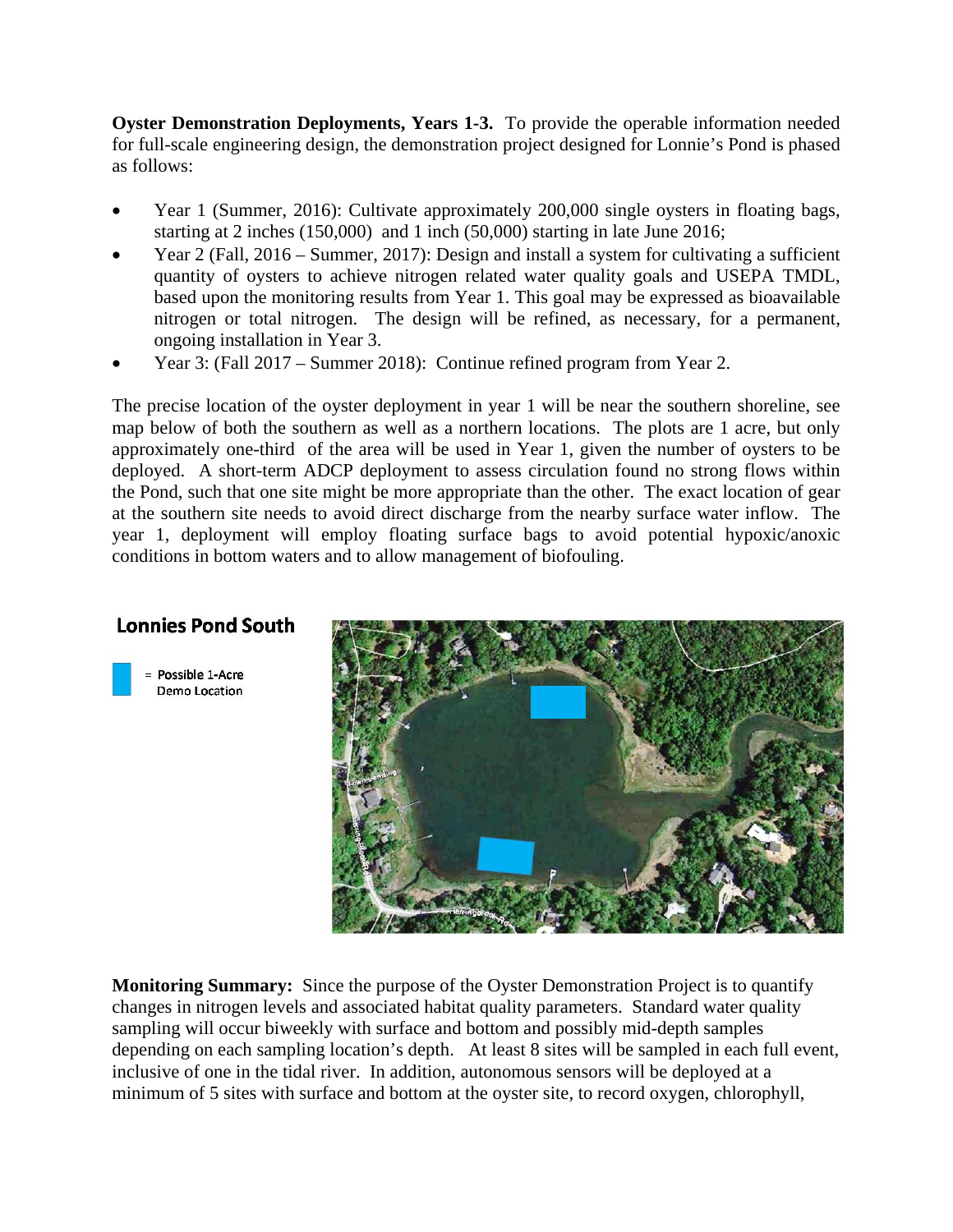salinity and water clarity. Sensors will be deployed to capture at least 2 months of record, one near the beginning of the deployment period and one near the end, when the oyster effect is predicted to be greatest.

## **DESCRIPTION OF PROJECT TASKS SUMMER 2016**

**Task 1 - Sampling for Lonnies Pond Oyster Deployment (Water Quality).** A sampling program will be implemented to quantify nitrogen removal by the oyster culture pilot deployment in Lonnies Pond. Volunteers from the Town of Orleans will work with CSP scientists on the collection of freshwater inflow samples and as appropriate assist in logistical support. All chemical analyses and data synthesis will be performed through the Coastal Systems Analytical Facility at SMAST. The sampling and chemical analyses will include the full suite of nutrient related water quality parameters consistent with on-going and previous water quality monitoring in Lonnie's Pond and the overall Pleasant Bay system to be directly cross comparable to long term records. Eight (8) sampling locations will monitored in Pond, building upon pre-existing monitoring stations. In addition, samples will be collected at the outflow from the cranberry bog and herring run, as possible. Additional stations will be added as appropriate and sampled bi-weekly throughout the oyster deployment period. Data collected under the proposed project will be compared to long term records and a pre-oyster deployment sampling of water quality for comparison to the multi-year post-oyster deployment conditions. Postdeployment analysis will also be structured on an upstream / downstream difference approach (based on flow direction by ADCP) where the total nitrogen transport/removal through the deployment area will be tracked with and without oysters (if time allows predeployment). Key components will be changes in chlorophyll, POC/PON, ammonium, TSS, D.O. concentrations in water as it moves through the oyster deployment areas, as well as data from autonomous sensors (described below). This latter approach is facilitated by the morphology and hydrodynamics of Lonnie's Pond that supports only one tidal inlet. Samples will be analyzed for: temperature, salinity, total nitrogen (nitrate + nitrite, ammonia, dissolved organic nitrogen, particulate organic nitrogen), chlorophyll-a (Chl-a), pheophytin-a, orthophosphate, dissolved oxygen, transparency (secchi depth), and alkalinity. Weather, tide-status, and results of water quality monitoring will be documented, with sampling performed so as to minimize both tide (ebb tide sampling) and weather-related effects on samples. Salinity measurements will be correlated to rainfall and other relevant parameters. Quality assurance samples (field duplicates) will be collected (5%-10% of total number of samples collected) with the goal of gaining acceptance of study results by MassDEP and USEPA.

**Deliverable:** Tables and graphs will be presented comparing pre- and post-oyster aquaculture water quality results for Lonnie's Pond. Emphasis will be on changes in water column nitrogen, pigment concentrations and water clarity and shifts between various constituent pools.

**Task 2 - Time-series Dissolved Oxygen (DO)/Chl-a Moorings (Intensive Sampling).** CSP-SMAST scientists will conduct continuous monitoring via a mooring program of key water quality parameters to assess the impact of oyster aquaculture on the ambient water column in concert with the field water sampling effort. This task will follow protocols and procedures established under the time-series mooring (DO, Chl-a) program for the MEP analysis of the Pleasant Bay Estuary System and for the Town of Falmouth's and Mashpee's Oyster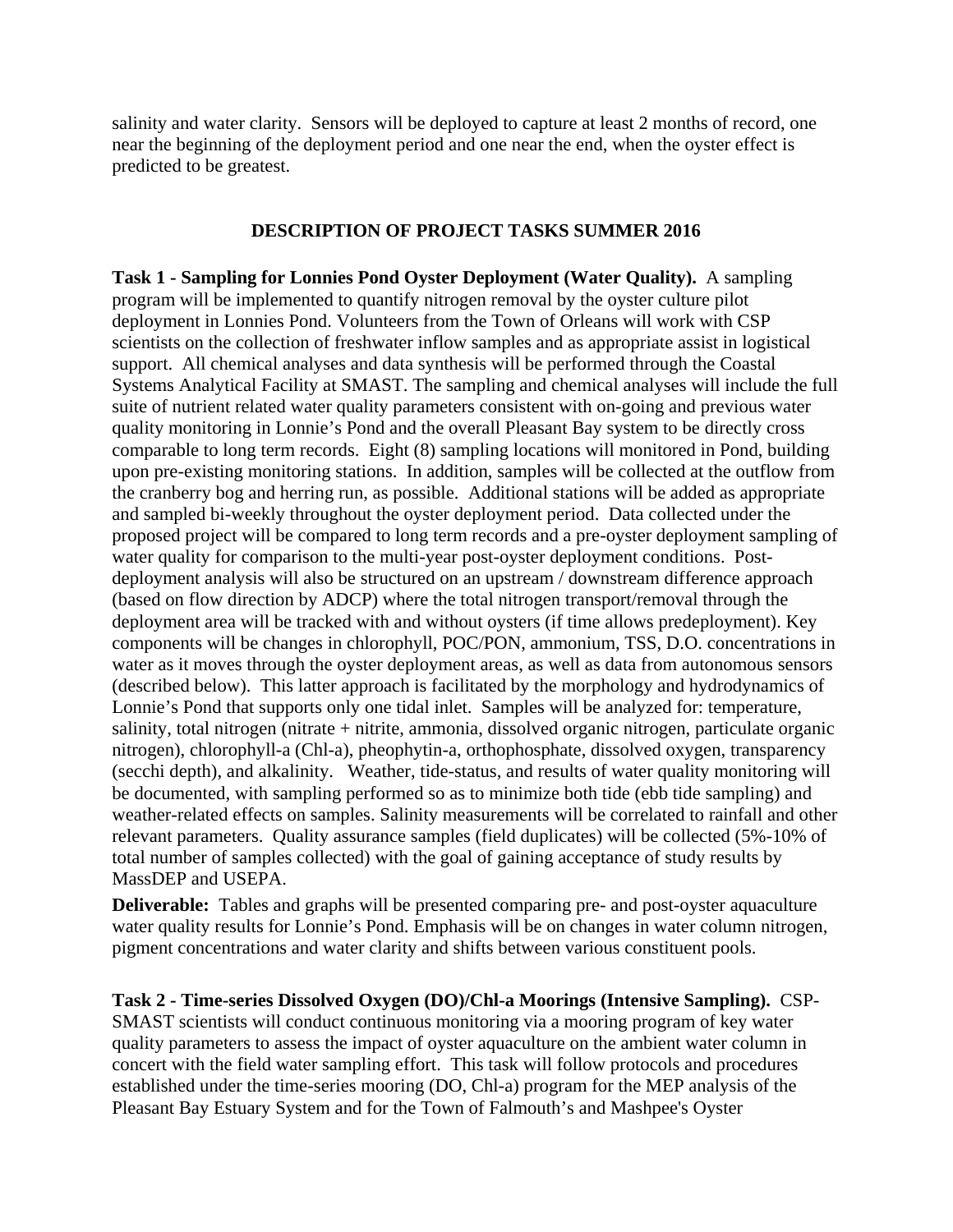Demonstration Projects for cross comparability. Data collected will also be compared to timeseries baseline DO/Chl-a data previously collected from Lonnie's Pond during the MEP assessment in the summer of 2003 under pre-oyster conditions. A total of four YSI-6600 moorings will be deployed at three locations with accompanying light sensors: within, at the margins and distant from the oyster deployment area. DO, light attenuation (as an indicator of turbidity), Chl-a (via fluorescence), salinity, and water temperature will be recorded at high frequency (15-minute intervals). Moorings will be deployed in the mixed layer, with a surface and bottom (30cm from sediment) mooring within the footprint of the oyster deployment. The moorings will be maintained from Jul. 1 – Sept. 30 when the oysters are most actively filtering pond water ("oyster effect" largest) and the pond water quality is lowest. Moorings will be calibrated bi-weekly. Calibration samples will be collected at the specific depth and location of each sonde. At the time of calibration, each sonde will be inspected, cleaned and the data will be downloaded. Sondes will then be returned to the moorings and secured. Calibration sampling will include triplicate Winkler samples for dissolved oxygen determination as well as collection of whole water for chlorophyll extraction, with light profiles being made for independent extinction determination.

**Deliverable:** Graphical representation of data, analysis relating temporal changes in parameters, frequency and duration above and below key benchmark levels, and correlations between inferred biological and physical processes producing observed changes. When presented with water column sampling data of nutrients we anticipate being able to determine transformations that have occurred as a result of oyster cultivation. Preliminary work indicates that water clarity increases and a lowering of chlorophyll a and POC/PON should be seen with this analysis.

**Task 3 - Bio-deposition Rates and Bio-deposit Impact Areas.** CSP scientists will quantify particulate capture and deposition from oysters within oyster aquaculture areas using particle traps attached to the oyster bags or separate cages over a range of particulate concentrations. A particle trap design was developed and successfully deployed in Green Pond, Falmouth, MA during summer 2015 to measure oyster bio-deposition (C,N) rates. While effective, it was determined based on 2015 results that modifications to the trap design maybe necessary to strengthen the signal of oyster bio-deposition in the treatment particle traps. As such and for the purposes of the Lonnie's Pond effort, a modified particle trap design maybe considered. The frame and funnel are secured below  $0.5 \text{ m}^2$  floating oyster bags. Prior to deployment, traps will be filled with seawater that was previously collected from the system, filtered, and equilibrated to ambient temperature. The step of pre-filling of traps minimizes the background particulate concentration increasing the accuracy of the measurements. For each bio-deposition measurement event, the traps will deployed for approximately 24 hours with a minimum of three (3) but as many as five (5) events per July-September. Surface pond water samples will be collected during the particle trap deployment for comparative purposes. The surface pond water samples, as well as the trap samples, will be processed by the CSP analytical laboratory for chlorophyll-a, total suspended solids, and particulate organic carbon and nitrogen. TSS filters will be analyzed for particulate organic carbon and nitrogen using a Perkin Elmer 2400 elemental analyzer. Data collected from particle traps will be used to track PON deposited by oysters and determine individual oyster bio-deposits and 24 hour bio-deposition rates. This will enable quantification of total PON removed to sediments from the water column via oyster biodeposition and water column clearance rates of phytoplankton facilitated by large scale oyster culture. The overall area of sediment surface affected by oyster culture will be determined by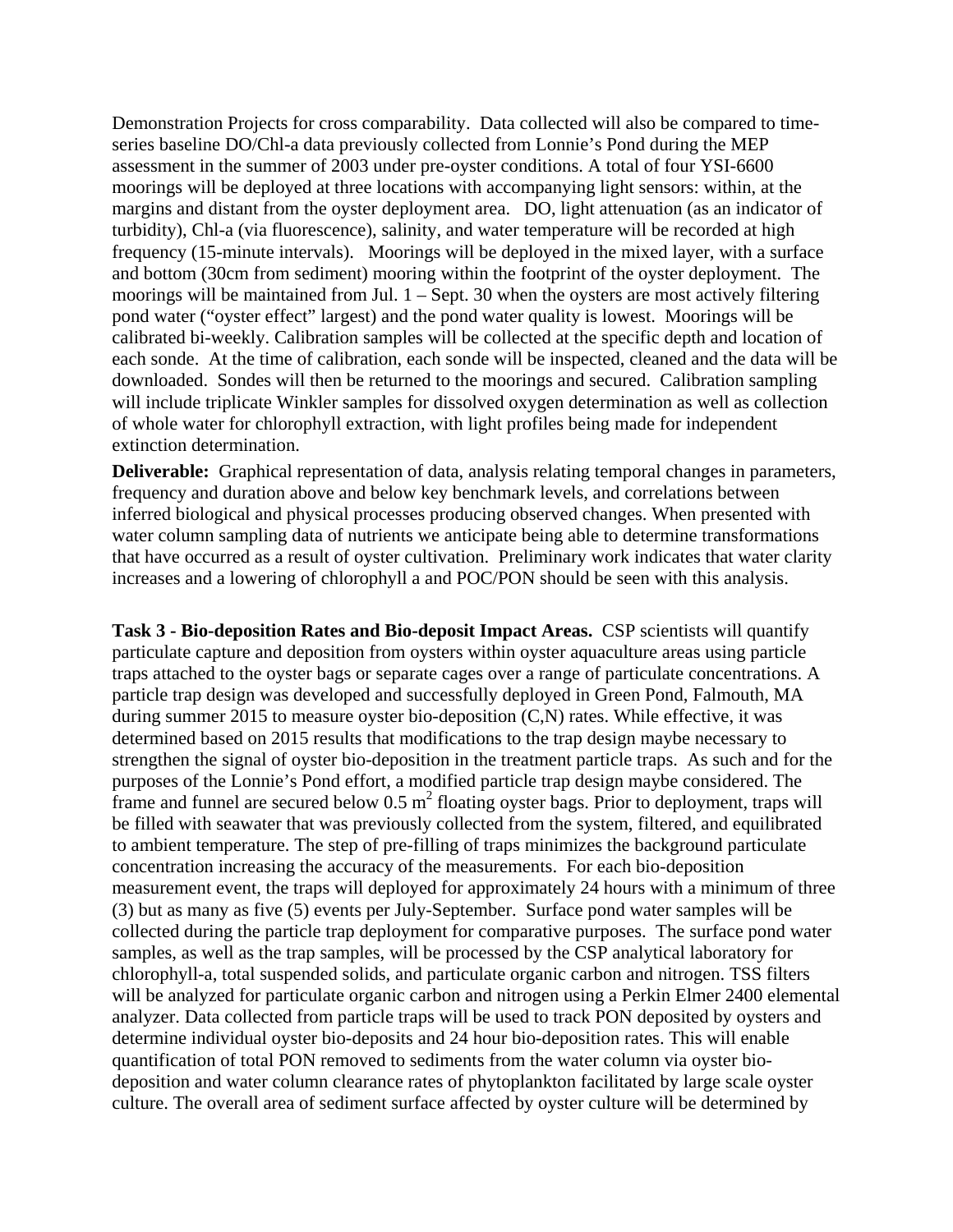tracking fecal pellet settling and dispersion using acoustic methods for measuring horizontal and vertical velocities. Two acoustic doppler current profilers will be deployed to determine average horizontal and vertical velocities of sinking particles on ebb tide and tidal spreading of biodeposits. The ADCPs will be deployed in the oyster areas. Based upon these velocities and the average depth of the system, the approximate boundaries for fecal pellet deposition to the sediment will be calculated and the concomitant areal extent of impact beyond the culture area will be delineated. This acoustic method was developed by the CSP under funding from Nortek, with method testing in Green Pond, Falmouth, MA., specifically for investigating bio-deposition in estuaries across the region.

**Deliverables:** Maps of tidally averaged fecal pellet deposition contours will be presented with overlays of oyster aquaculture boundaries. These maps will include deployment period references to water column particulate concentrations, TSS and Chl-a to further link in situ water column clearance rates and particle concentration dependent bio-deposition rates.

## **Task 4 - Sediment Core Incubations and Analysis of Denitrification and Oyster Bio-**

**deposits.** Intact sediment cores will be collected and incubated under in situ conditions during summer to determine the effect of oyster bio-deposits on sediment carbon and nitrogen remineralization rates, including denitrification. It will also provide sediment nitrogen regeneration rates to determine how oysters effect overall water column nitrogen levels in Lonnie's Pond during the critical summer management period, when impairment is greatest. Changes in the sediment rates of regeneration and nitrogen removal via denitrification are primary factors for inclusion of oysters in nitrogen remediation plans. While harvest provides a partial measure of nitrogen removal by oysters, it appears that this is only a fraction (10%-50%) of the total nitrogen removal mediated by oyster deployment. Accurate determination of the larger nitrogen removal and nitrogen regeneration response is critical to understanding the efficacy of oyster aquaculture as a water quality management strategy. The CSP will measure nitrogen regeneration as in the MEP estuaries and denitrification using a state-of-the art  $N_2/Ar$  method also part of routine CSP analysis and tailored to investigating affects from oyster bio-deposition. The methods have been developed for these shallow estuaries where oyster deployments are in place.

*Core Collection and Incubation:* The concept in determining sediment nutrient regeneration rates and how these maybe altered by bio-deposition from oyster propagation will be to collect undisturbed sediment samples and incubate them under in situ conditions to allow natural exchange of nutrients between the sediment and overlying water under controlled conditions. The approach and methods which will be employed in this effort are currently being used by the CSP Technical Team for numerous estuarine studies in southeastern Massachusetts including the work undertaken by the Massachusetts Estuaries Project. Rates of nitrogen release will be determined using undisturbed sediment cores incubated so as to obtain quantitative rates of oxygen uptake, nutrient flux and  $N_2$  gas emission rate. Three time points will be collected at not less than 30 minute intervals. It is foreseen that incubations may last for up 8-12 hours. It is important to tailor the time of incubation to ensure an adequate "signal" for each of the flux constituents. 8 sediment cores (15 cm inside diameter) will be collected by SCUBA divers and cores will be transported to a shore side field lab. Water from Lonnies Pond will be collected and filtered for each batch of 4-8 core sites to replace the headspace water of the flux cores prior to incubation. The collected water will be filtered and used to replace the headspace water of the flux cores prior to incubation. All of the sediment incubations will be performed immediately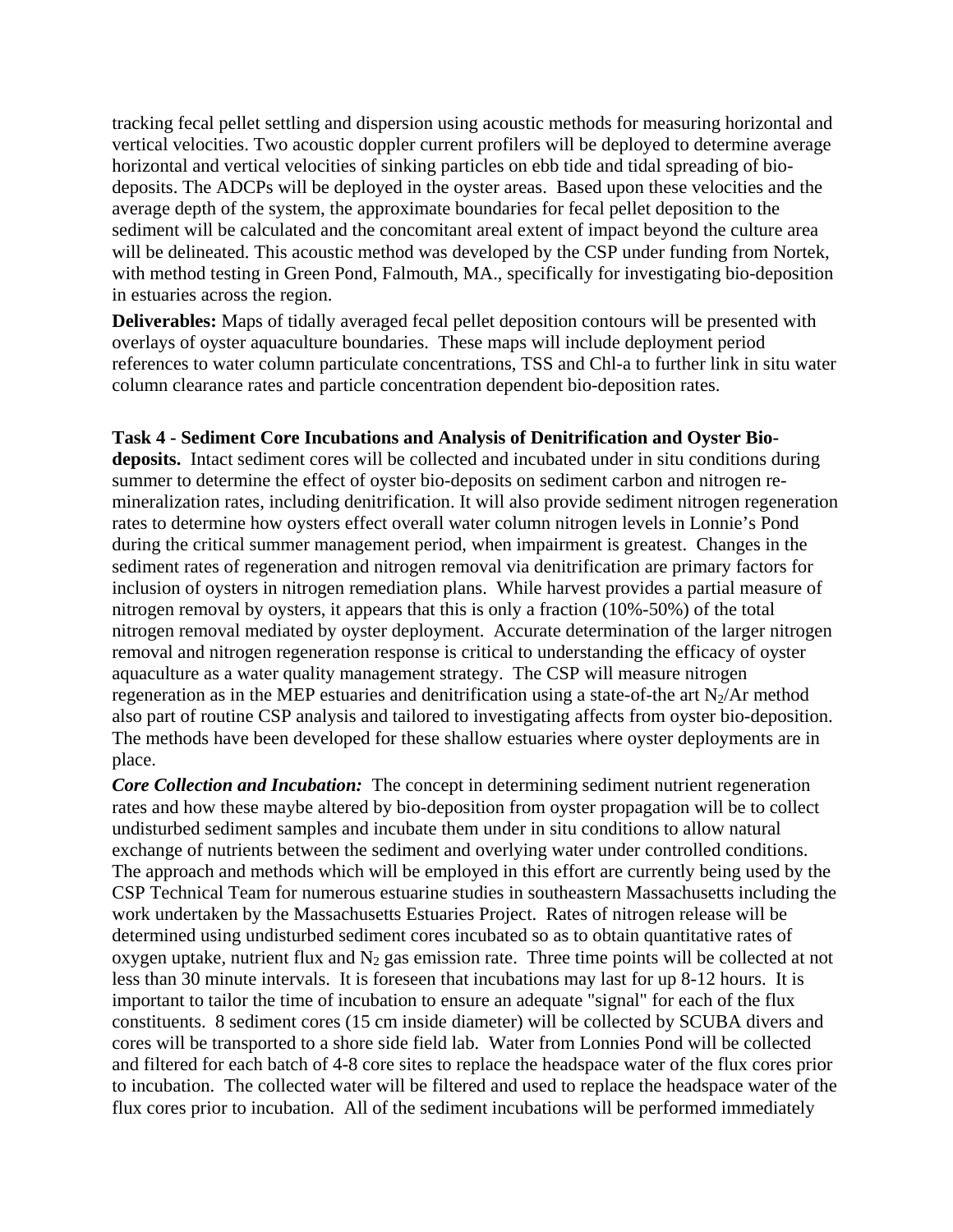upon return to shore side lab. Upon arrival at the shore-side field laboratory sediment cores are inspected for any surface disturbance or large fauna (for example crabs or fish) which cause rejection of these cores. The cores will be transferred to pre-equilibrated temperature baths, the headspace water overlying the sediment will be replaced with filtered water collected from the field collection site, the water overlying the sediment gently mixed with a magnetic stirrer and the headspace is sealed with a gas-tight closure fitted with sampling ports. The headspace will be set so as to maximize the signal and minimize the incubation time (ideally  $\sim$ 10 hours). Periodic 90 mL water samples will be withdrawn (volume replaced with filtered water), filtered into acid leached polyethylene bottles and held on ice for nutrient analysis. Ammonium and ortho-phosphate assays will be conducted within 48 hours and the remaining samples frozen (- 20°C) for assay of nitrate + nitrite (Cd reduction: Lachat Autoanalysis), DON, silicate, dissolved organic phosphorus, total nitrogen, total phosphorus. Rates will be determined from linear regression of analyte concentrations through time. A "significant flux" is defined as one where the least squares regression of the headspace analyte concentration over time has a slope different from zero.

 $N_2$  Analysis using High Precision Membrane Inlet Mass Spectrometry:  $N_2$  excess will be measured using membrane-inlet mass spectrometry (MIMS). In the field, periodic 60 mL samples will be collected in glass serum bottles for denitrification assays. Bottles will be overflowed with three volumes of core water to ensure sample integrity. Samples will be held at air temperature and transported back to CSP-SMAST for analysis by mass spectrometry. All fluxes will be adjusted for water removals and measured activities within the headspace water. In the laboratory, sample water is pumped at ml/min rates through a gas permeable membrane in order to extract gas into the mass spectrometer inlet. Sample gas is analyzed by the mass spectrometer for masses 28 and 40 for determining the  $N_2$  to Ar ratio. Calibration is made by comparison with a reference gas of known composition. A quadrupole mass spectrometer is used for its sensitivity and speed of analysis. Based on series of method related experiments, it was determined that the samples collected should be preserved before capping and once capped, samples should be kept at room temperature to prevent bubble formation. Sample preservative will be either mercuric chloride or hydrochloric acid such that the pH is lowered to a value of 2.

**Deliverables:** Tabular and graphical summaries of benthic nutrient regeneration and denitrification rates will be presented with sediment carbon concentrations that drive those rates. Rate measurements will be presented in the context of water column particulate nitrogen levels, rates and areal extent of oyster bio-deposition to further delineate the impact area and role of oyster culture in modifying overall water quality.

**Task 5 - Project Management and Reporting.** There are 2 identified surface water discharges to Lonnie's Pond. These will be instrumented with stage recorders to determine when flow is occurring. Periodic nutrient samples will be collected, with point measurement of flow. The purpose is to determine those periods where high flow rates may be interacting with the Oyster effect within the Pond. If the data indicates that these flows are confounding the in-pond measurements, then additional work will be conducted in Years 2 and 3.

**Task 6 - Project Management and Reporting.** This element includes the project management costs and the costs of data synthesis and interpretation. The synthesis includes graphical representation of the data, a Draft and Final Technical Report and presentation/meetings with the Town of Orleans Water Quality Management Committee.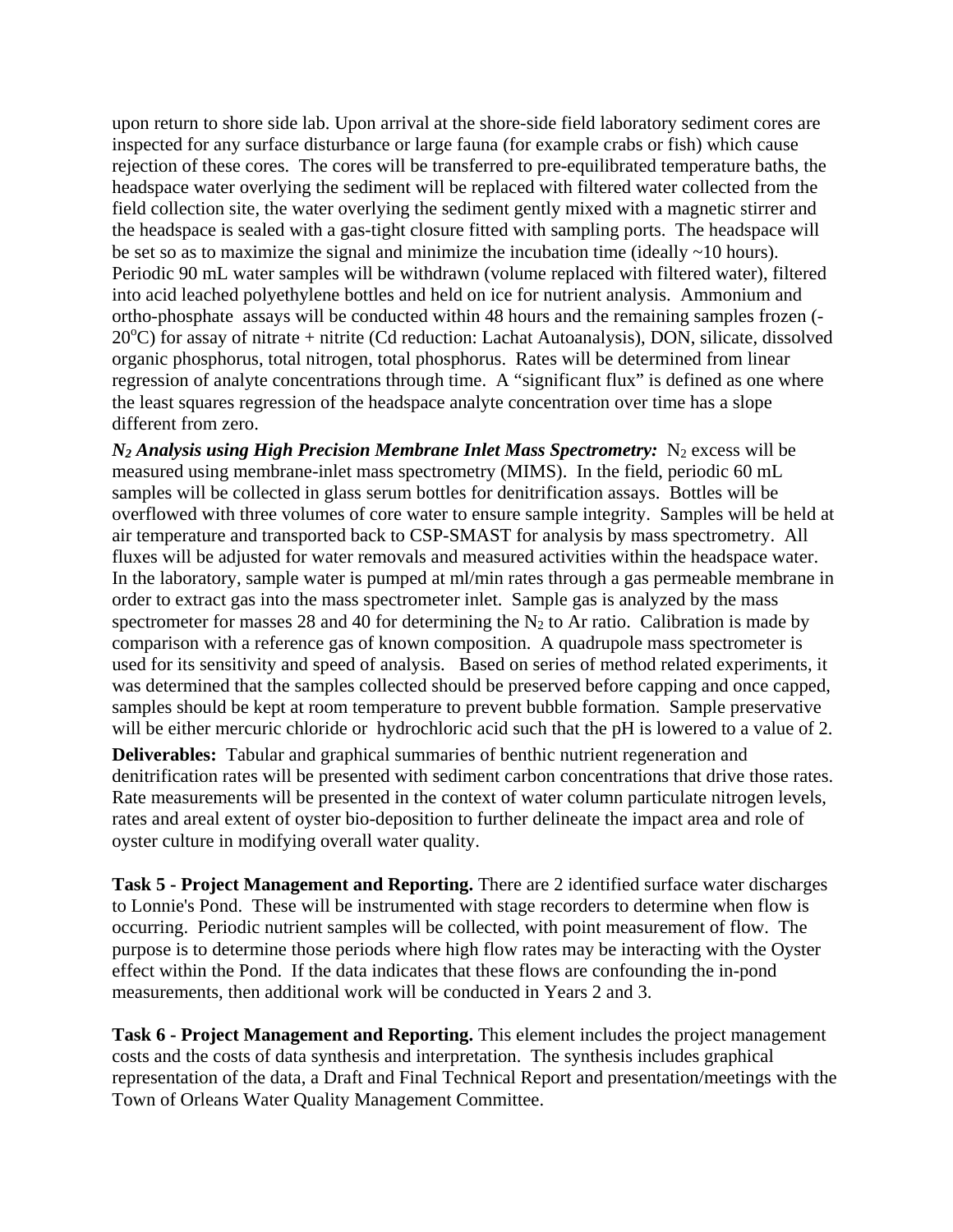**Deliverables:** Tabular and graphical summaries of benthic infaunal community characteristics will be presented in context of historical infauna data collected by the MEP in 2003.

# **SCHEDULE**

Work will begin in late June and continue until November 1, 2016 or until the oysters are removed/submerged. The draft first year Technical Memorandum will be delivered by January 31, 2017, with the final Technical Memorandum completed by March 30, 2017 depending on the time required for Town comments.

# **MEETINGS**

SMAST-CSP team contact will be available for regular project communication with the Town's designated committee. The CSP-SMAST Project Team will be available to attend three Orleans Water Quality Advisory Panel meetings, including a presentation at the beginning of the summer 2016 monitoring to describe the plan, at the completion of Tasks 1-4 to discuss findings and recommendations for summer 2017 growing and monitoring if this is programmed, and presentation of the final report.

The CSP-SMAST Project team will also be available to discuss project result with regulators (1 meeting) if required at appropriate stages in the process. Additional meetings (more than the 4 noted) will be supported by the Town (time and materials).